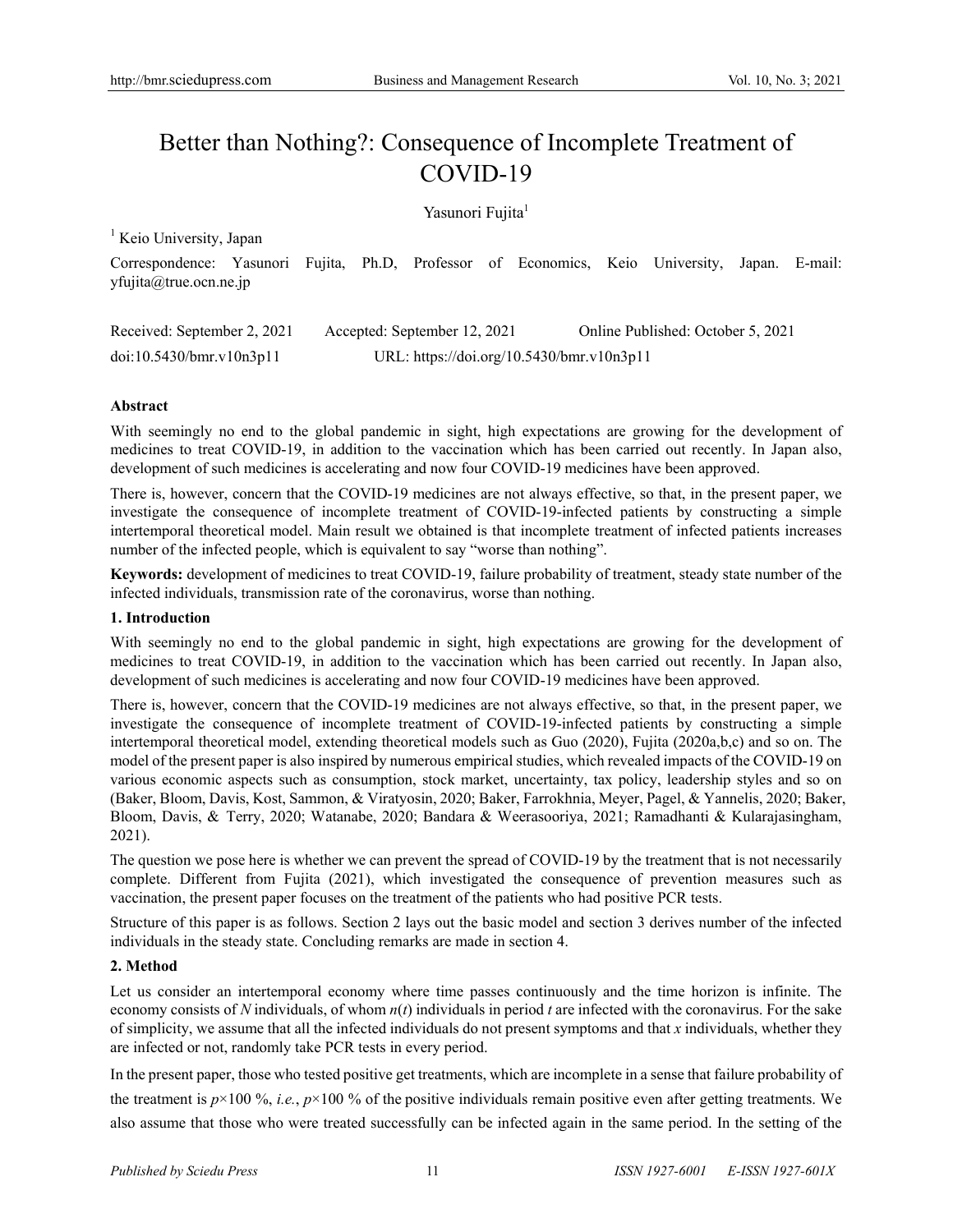present paper, number of those who are infected and take PCR tests is  $\frac{n(t)}{N}x$ , so that number of those who were treated unsuccessfully and hence are still positive after the treatment is  $\frac{pn(t)x}{N}$ , while number of those who were treated successfully (and hence are not positive anymore after the treatment) but can be infected again in the same period is  $\frac{(1-p)n(t)x}{N}$ .

Thus, we can classify those who are infected as in Figure 1.



Figure 1. Classification of the infected

#### **3. Results**

In the present paper, we assume each of the treated-but-still-positive individuals, thinking falsely that they are not infected any more, transmits the virus to *α* individuals, of whom a fraction of  $\left\{1 - \frac{n(t) - \frac{(1-p)n(t)x}{N}}{N}\right\}$  is newly infected, since among the *n*(*t*) individuals who were infected,  $\frac{(1-p)n(t)x}{N}$  can be infected again by the above assumption. We also assume, for the simplicity of analysis, that those who did not receive PCR tests keep avoiding the Three Cs carefully, and hence do not transmit, even if they are infected, the virus to any individuals.

Thus, we can express the motion of number of the infected individuals as

$$
n(t+1)=n(t)-(1-p)\frac{n(t)}{N}x+\frac{pn(t)x}{N}\alpha\{1-\frac{n(t)-\frac{(1-p)n(t)x}{N}\}}{n}.
$$
 (1)

Letting  $n^*$  denote the steady state number of the infected individuals and substituting  $n(t+1)=n(t)=n^*$  into equation (1), we have the condition *n*\* should satisfy as

$$
(1-p)\frac{n^*}{N}x = \frac{pn^*x}{N}\alpha\{1 - \frac{n^* - (1-p)\frac{n^*}{N}x}{N}\}.
$$
 (2)

By solving  $n^*$  with respect to (2), we get

$$
n^* = \frac{(1 - \frac{1 - p}{p\alpha})N}{1 - (1 - p)\frac{x}{N}}.
$$
 (3)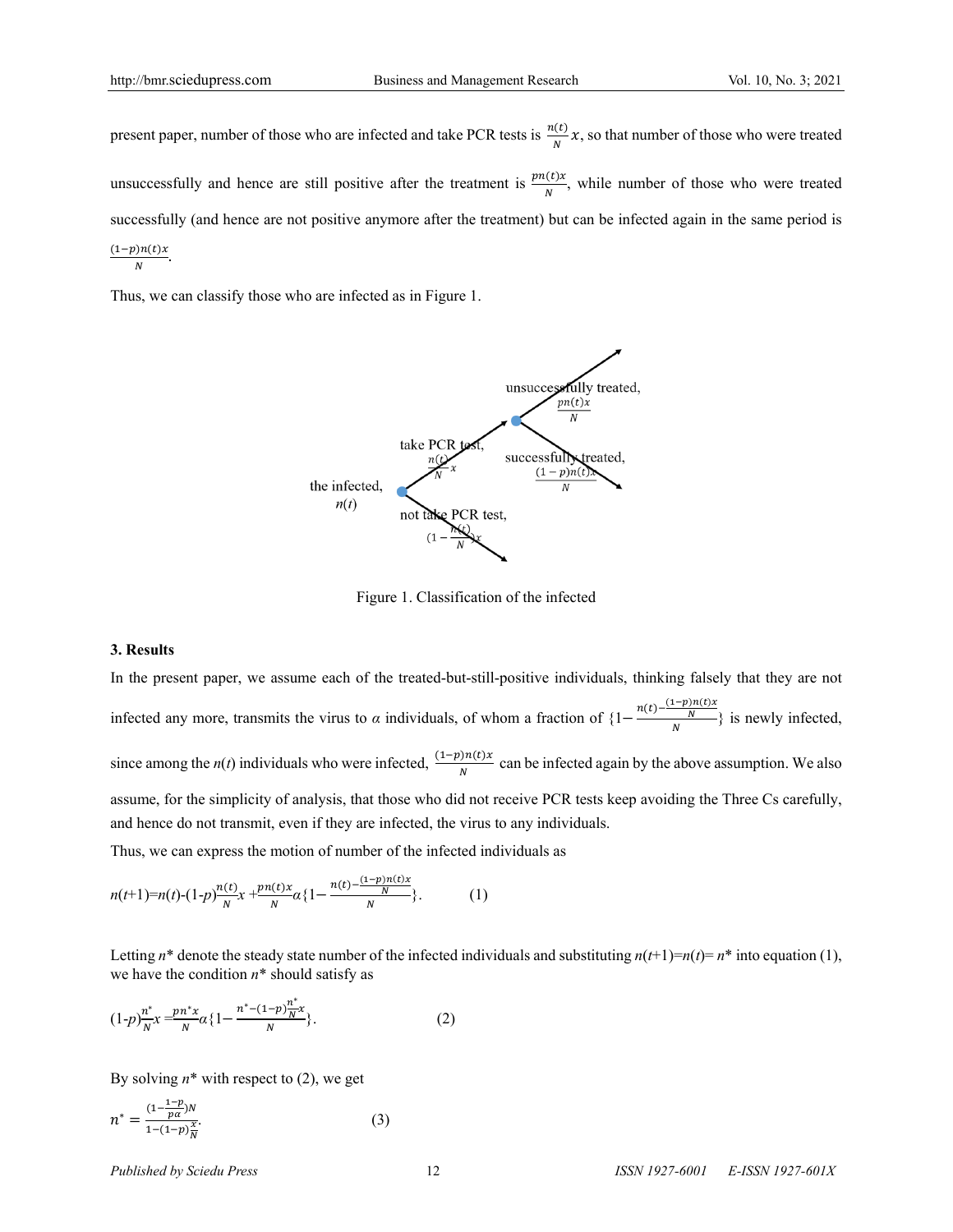.

Since the graph of (3) is drawn on the *x-n\** plane as in Figure 2, we have the following proposition.



Figure 2: Graph of *n*\* as a function of *x*

## *Proposition: The steady state number of the infected people, n\*, is an increasing function of the number of treatment of the infected individuals, x.*

From Proposition, we can say that the more we treat the infected individuals, the more the number of the infected people is, if the treatment is incomplete.

#### **4. Discussion**

The present study investigated theoretically the consequence of incomplete treatment of COVID-19-infected individuals, to obtain the result that the incomplete treatment of the infected individuals always increases the number of the infected people, which is equivalent to say "worse than nothing".

In the present paper, we assumed away the economic aspect in order to focus on the treatment of COVID-19-infected individuals. Thus, it is necessary to examine the robustness of our results in a more general framework that incorporates the economic activities. It is also of interest to investigate the compound effects of the vaccination and the treatment of COVID-19. We will undertake such analyses next.

## **Acknowledgements**

The author is thankful to anomymous referees for their valuable comments.

## **References**

- Baker S. R., Bloom, N., Davis, S. J., Kost, K. J., Sammon, M. C., & Viratyosin, T (2020). The unprecedented stock market impact of covid-19. *NBER Working Paper Series 26945*. https://doi.org/10.3386/w26945
- Baker, S. R., Farrokhnia R. A., Meyer, S., Pagel, M., & Yannelis, C. (2020). How does household spending respond to an epidemic? Consumption during the 2020 Covid-19 pandemic. *NBER Working Paper Series 26949*. https://doi.org/10.3386/w26949
- Baker, S. R., Bloom, N., Davis, S. J., & Terry, S. J. (2020). COVID-induced economic uncertainty. *NBER Working Paper Series 26983*. https://doi.org/10.3386/w26983
- Bandara, K. G. A. G., & Weerasooriya, W. M. R. B. (2021). A study between the taxpayers' perception toward the tax policy changes and the tax compliance in Sri Lanka: A tax relief in response to the impact of Covid-19 epidemic, and its implications. *Business, Management and Economics Research, 7*(2), 52-64. https://doi.org/doi.org/10.32861/bmer.72.52.64
- Fujita, Y. (2020a). When should we start the lockdown and how long should it be?, *Modern Economy, 11*, 1007-1011. https://doi.org/10.4236/me.2020.115075
- Fujita, Y. (2020b). How much should government compensate firms for suspension of their businesses in order to fight off the new coronavirus?, *Theoretical Economics Letters, 10*, 600-606. https://doi.org/10.4236/tel.2020.103038